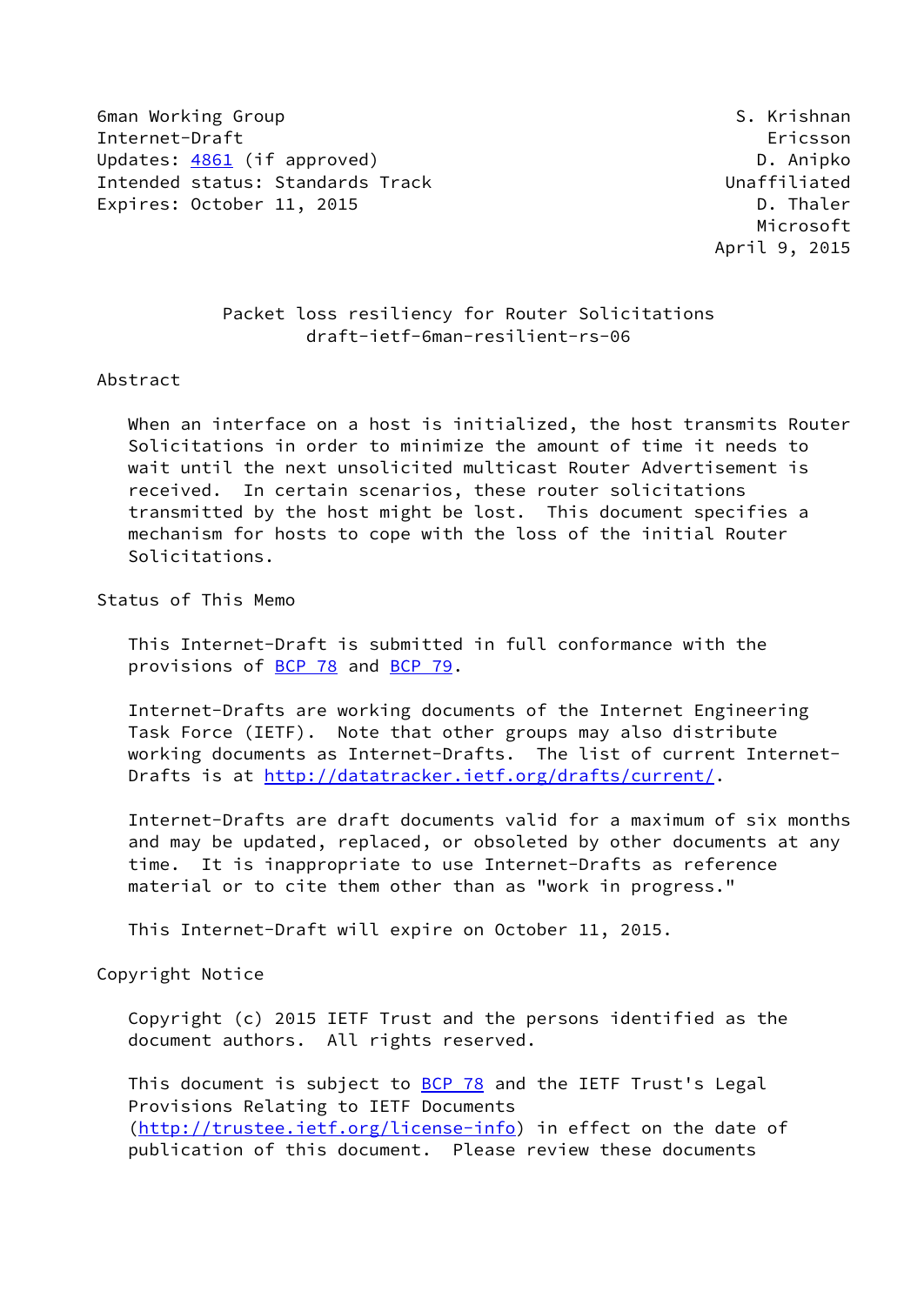<span id="page-1-1"></span>

| Internet-Draft | Resilient RS Retransmission | April 2015 |
|----------------|-----------------------------|------------|
|----------------|-----------------------------|------------|

 carefully, as they describe your rights and restrictions with respect to this document. Code Components extracted from this document must include Simplified BSD License text as described in Section 4.e of the Trust Legal Provisions and are provided without warranty as described in the Simplified BSD License.

Table of Contents

| 1.1. Conventions used in this document 2             |  |
|------------------------------------------------------|--|
|                                                      |  |
| $2.1$ . Stopping the retransmissions 4               |  |
| 3. Configuring the use of retransmissions $\cdots$ 5 |  |
| 4.                                                   |  |
|                                                      |  |
|                                                      |  |
|                                                      |  |
| <u> 8</u> . References <u>5</u>                      |  |
| 8.1. Normative References 6                          |  |
| 8.2. Informative References 6                        |  |
|                                                      |  |
|                                                      |  |

## <span id="page-1-0"></span>[1](#page-1-0). Introduction

As specified in  $[REC4861]$ , when an interface on a host is initialized, in order to obtain Router Advertisements quickly, a host transmits up to MAX\_RTR\_SOLICITATIONS (3) Router Solicitation messages, each separated by at least RTR\_SOLICITATION\_INTERVAL (4) seconds. In certain scenarios, these router solicitations transmitted by the host might be lost. e.g. The host is connected to a bridged residential gateway over Ethernet or WiFi. LAN connectivity is achieved at interface initialization, but the upstream WAN connectivity is not active yet. In this case, the host just gives up after the initial RS retransmits.

 Once the initial RSs are lost, the host gives up and assumes that there are no routers on the link as specified in **Section [6.3.7 of](https://datatracker.ietf.org/doc/pdf/rfc4861#section-6.3.7)**  [\[RFC4861\]](https://datatracker.ietf.org/doc/pdf/rfc4861#section-6.3.7). The host will not have any form of Internet connectivity until the next unsolicited multicast Router Advertisement is received. These Router Advertisements are transmitted at most MaxRtrAdvInterval seconds apart (maximum value 1800 seconds). Thus in the worst case scenario a host would be without any connectivity for 30 minutes. This delay may be unacceptable in some scenarios.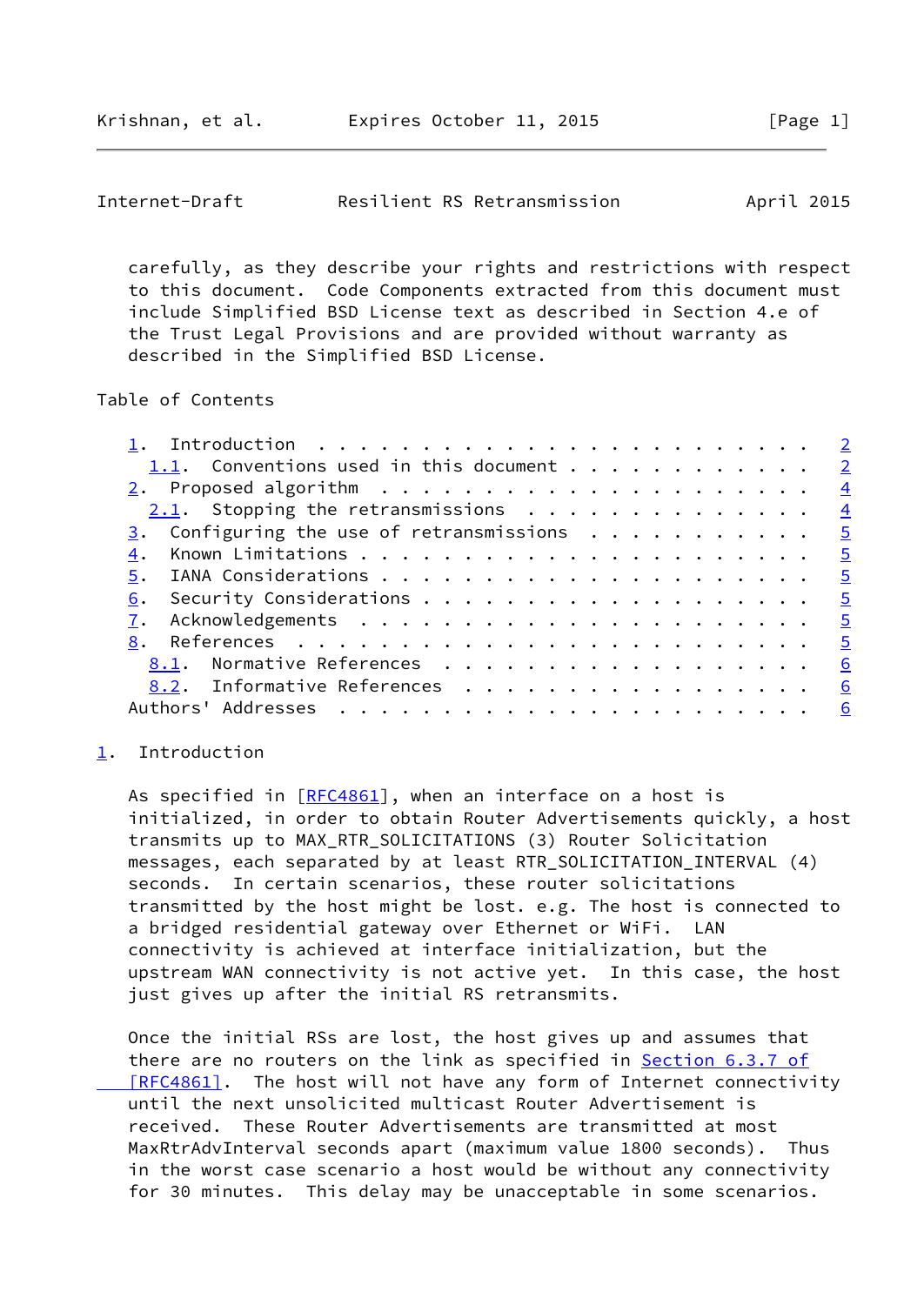# <span id="page-2-0"></span>[1.1](#page-2-0). Conventions used in this document

| Krishnan, et al. | Expires October 11, 2015 |  | [Page 2] |
|------------------|--------------------------|--|----------|
|------------------|--------------------------|--|----------|

Internet-Draft Resilient RS Retransmission April 2015

 The key words "MUST", "MUST NOT", "REQUIRED", "SHALL", "SHALL NOT", "SHOULD", "SHOULD NOT", "RECOMMENDED", "MAY", and "OPTIONAL" in this document are to be interpreted as described in [\[RFC2119](https://datatracker.ietf.org/doc/pdf/rfc2119)].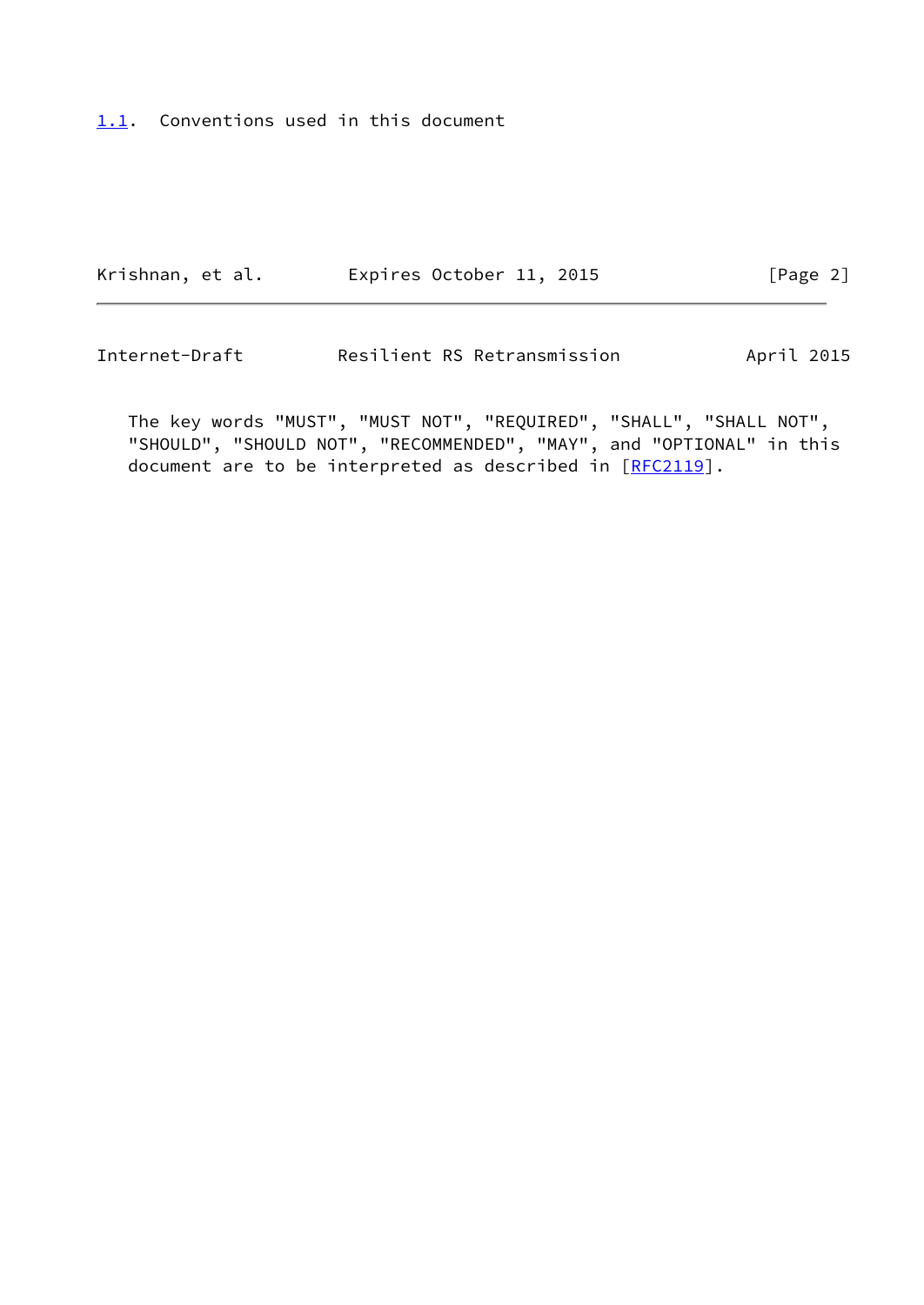Krishnan, et al. Expires October 11, 2015 [Page 3]

<span id="page-3-1"></span>Internet-Draft **Resilient RS Retransmission** April 2015

<span id="page-3-0"></span>[2](#page-3-0). Proposed algorithm

 To achieve resiliency to packet loss, the host needs to continue retransmitting the Router Solicitations until it receives a Router Advertisement, or until it is willing to accept that no router exists. If the host continues retransmitting the RSs at RTR\_SOLICITATION\_INTERVAL second intervals, it may cause excessive network traffic if a large number of such hosts exists. To achieve resiliency while keeping the aggregate network traffic low, the host can use some form of exponential backoff algorithm to retransmit the RSs.

 Hosts complying to this specification MUST use the exponential backoff algorithm for retransmits that is described in [Section](https://datatracker.ietf.org/doc/pdf/rfc3315#section-14) 14 of  [\[RFC3315\]](https://datatracker.ietf.org/doc/pdf/rfc3315#section-14) in order to continuously retransmit the Router Solicitations until a Router Advertisement is received. The hosts SHOULD use the following variables as input to the retransmission algorithm:

- IRT 4 seconds
- MRT 3600 seconds
- MRC 0
- MRD 0

 The initial value IRT was chosen to be in line with the current retransmission interval (RTR\_SOLICITATION\_INTERVAL) that is specified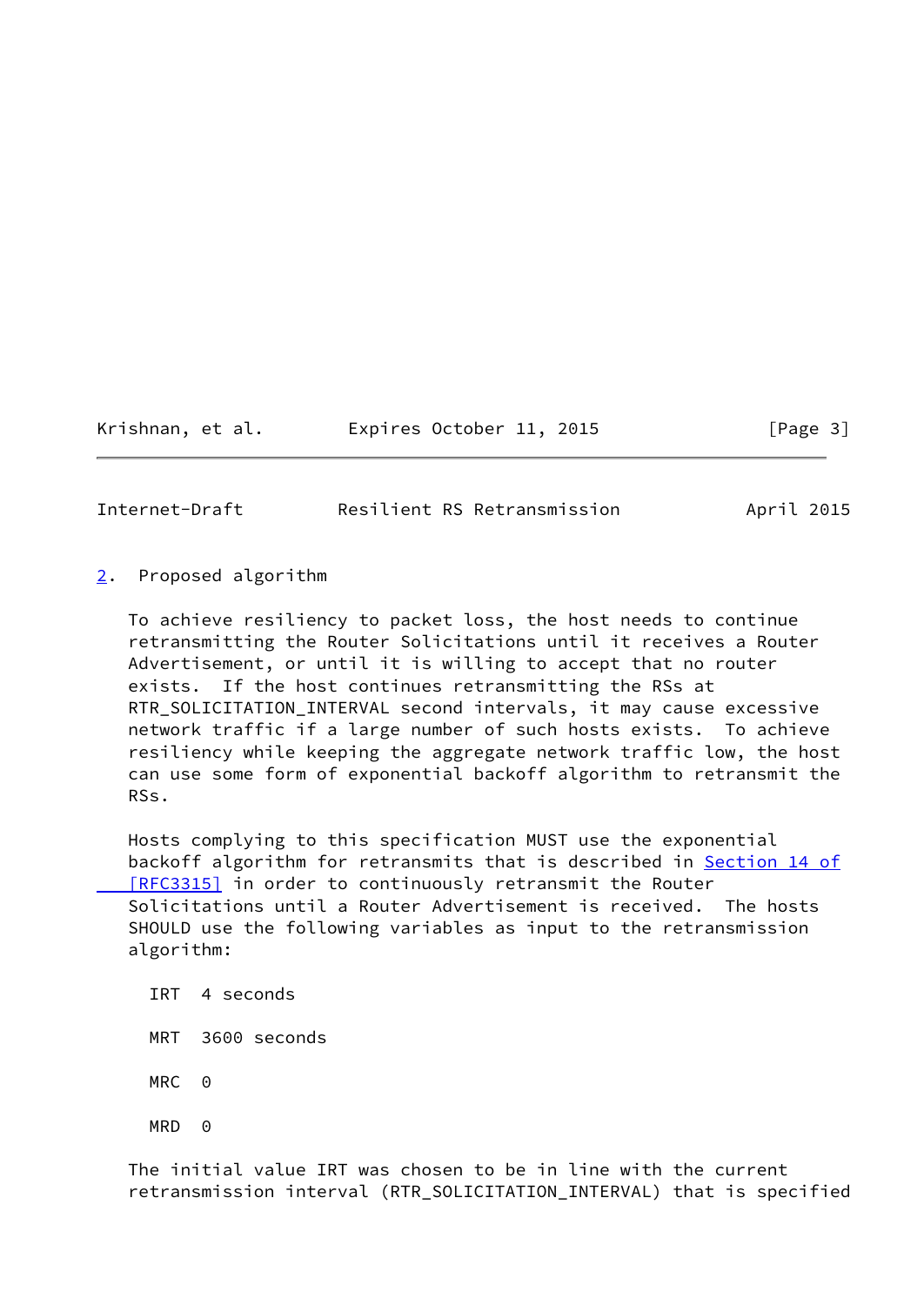by [[RFC4861\]](https://datatracker.ietf.org/doc/pdf/rfc4861) and the maximum retransmission time MRT was chosen to be in line with the new value of SOL\_MAX\_RT as specified by [\[RFC7083](https://datatracker.ietf.org/doc/pdf/rfc7083)]. This is to ensure that the short term behavior of the RSs is similar to what is experienced in current networks, and longer term persistent retransmission behavior trends towards being similar to that of DHCPv6 [\[RFC3315](https://datatracker.ietf.org/doc/pdf/rfc3315)] [\[RFC7083](https://datatracker.ietf.org/doc/pdf/rfc7083)].

#### <span id="page-4-0"></span>[2.1](#page-4-0). Stopping the retransmissions

 On multicast-capable links, the hosts following this specification SHOULD stop retransmitting the RSs when Router Discovery is successful (i.e. an RA with a non-zero Router Lifetime that results in a default route is received). If an RA is recieved from a router and it does not result in a default route (i.e. Router Lifetime is zero) the host MUST continue retransmitting the RSs.

 On non-multicast links, the hosts following this specification MUST continue retransmitting the RSs even after an RA that results in a default route is received. This is required because, in such links,

| Krishnan, et al. | Expires October 11, 2015 |  | [Page 4] |
|------------------|--------------------------|--|----------|
|------------------|--------------------------|--|----------|

<span id="page-4-2"></span>

| Internet-Draft | Resilient RS Retransmission | April 2015 |
|----------------|-----------------------------|------------|
|                |                             |            |

 sending an RA can only be triggered by an RS. Please note that such links have special mechanisms for sending RSes as well. e.g. The mechanism specified in **Section 8.3.4**. of ISATAP [\[RFC5214](https://datatracker.ietf.org/doc/pdf/rfc5214)] unicasts the RSes to specific routers.

<span id="page-4-1"></span>[3](#page-4-1). Configuring the use of retransmissions

 Implementations of this specification are encouraged to provide a configuration option to enable or disable potentially infinite RS retransmissions. If a configuration option is provided, it MUST enable RS retransmissions by default. Providing an option to enable/ disable retransmissions on a per-interface basis allows network operators to configure RS behavior most applicable to each connected link.

<span id="page-4-3"></span>[4](#page-4-3). Known Limitations

When an IPv6-capable host attaches to a network that does not have IPv6 enabled, it transmits 3 (MAX\_RTR\_SOLICITATIONS) Router Solicitations as specified in [[RFC4861](https://datatracker.ietf.org/doc/pdf/rfc4861)]. If it receives no Router Advertisements, it assumes that there are no routers present on the link and it ceases to send further RSs. With the mechanism specified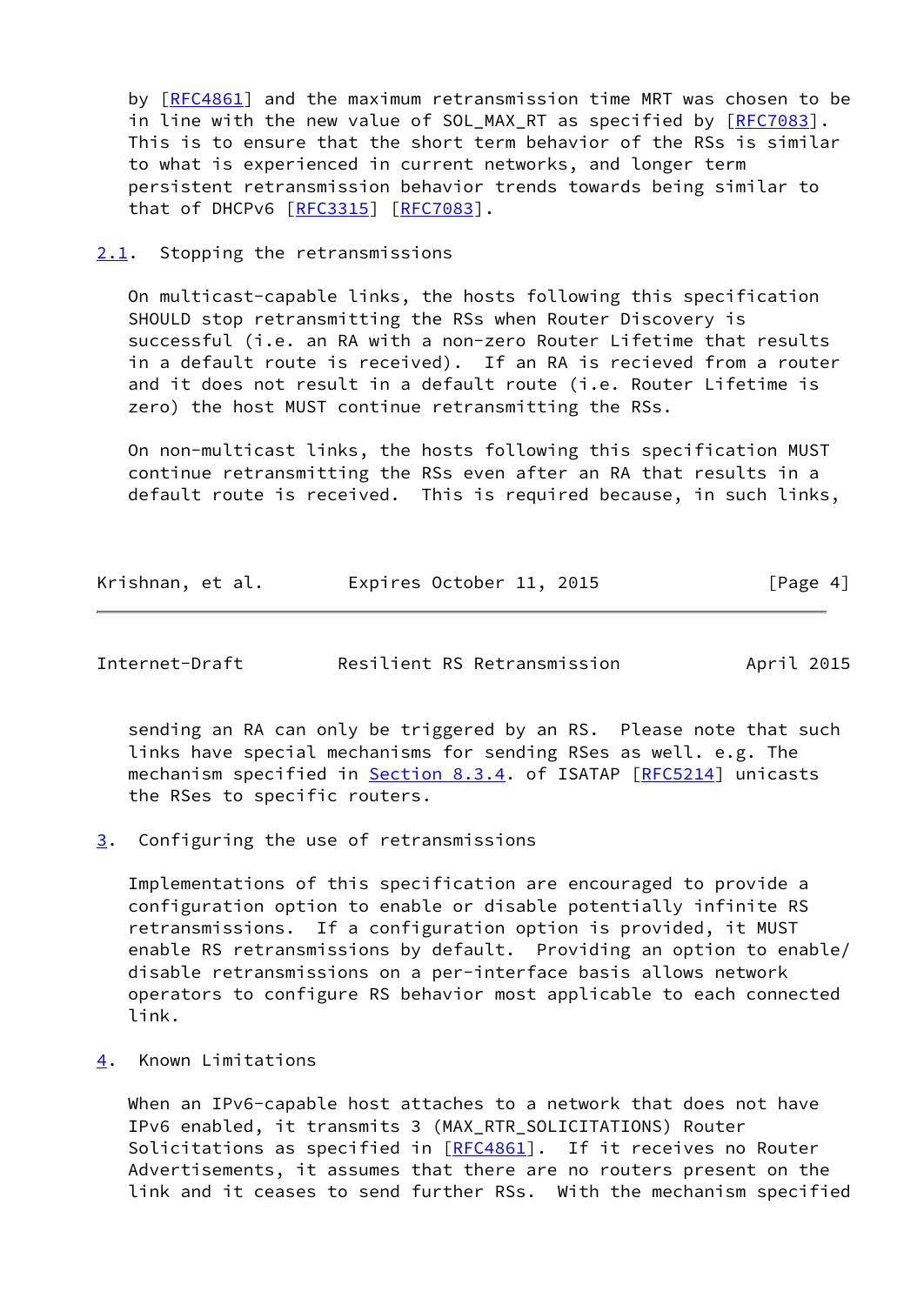in this document, the host will continue to retransmit RSs indefinitely at the rate of approximately 1 RS per hour. It is unclear how to differentiate between such a network with no IPv6 routers and a link where an IPv6 router is temporarily unreachable but could become reachable in the future.

<span id="page-5-0"></span>[5](#page-5-0). IANA Considerations

This document does not require any IANA actions.

<span id="page-5-1"></span>[6](#page-5-1). Security Considerations

 This document does not present any additional security issues beyond those discussed in [[RFC4861\]](https://datatracker.ietf.org/doc/pdf/rfc4861) and those RFCs that update [\[RFC4861](https://datatracker.ietf.org/doc/pdf/rfc4861)].

<span id="page-5-2"></span>[7](#page-5-2). Acknowledgements

 The authors would like to thank Steve Baillargeon, Erik Kline, Andrew Yourtchenko, Ole Troan, Erik Nordmark, Lorenzo Colitti, Thomas Narten, Ran Atkinson, Allison Mankin, Les Ginsberg, Brian Carpenter, Barry Leiba, Brian Haberman, Spencer Dawkins, Alia Atlas, Stephen Farrell and Mehmet Ersue for their reviews and suggestions that made this document better.

<span id="page-5-3"></span>[8](#page-5-3). References

| Krishnan, et al. | Expires October 11, 2015 | [Page 5] |
|------------------|--------------------------|----------|
|------------------|--------------------------|----------|

<span id="page-5-5"></span>

| Internet-Draft |  | Resilient RS Retransmission | April 2015 |
|----------------|--|-----------------------------|------------|
|----------------|--|-----------------------------|------------|

<span id="page-5-4"></span>[8.1](#page-5-4). Normative References

- [RFC2119] Bradner, S., "Key words for use in RFCs to Indicate Requirement Levels", [BCP 14](https://datatracker.ietf.org/doc/pdf/bcp14), [RFC 2119](https://datatracker.ietf.org/doc/pdf/rfc2119), March 1997.
- [RFC3315] Droms, R., Bound, J., Volz, B., Lemon, T., Perkins, C., and M. Carney, "Dynamic Host Configuration Protocol for IPv6 (DHCPv6)", [RFC 3315,](https://datatracker.ietf.org/doc/pdf/rfc3315) July 2003.
- [RFC4861] Narten, T., Nordmark, E., Simpson, W., and H. Soliman, "Neighbor Discovery for IP version 6 (IPv6)", [RFC 4861](https://datatracker.ietf.org/doc/pdf/rfc4861), September 2007.
- [RFC7083] Droms, R., "Modification to Default Values of SOL\_MAX\_RT and INF\_MAX\_RT", [RFC 7083,](https://datatracker.ietf.org/doc/pdf/rfc7083) November 2013.